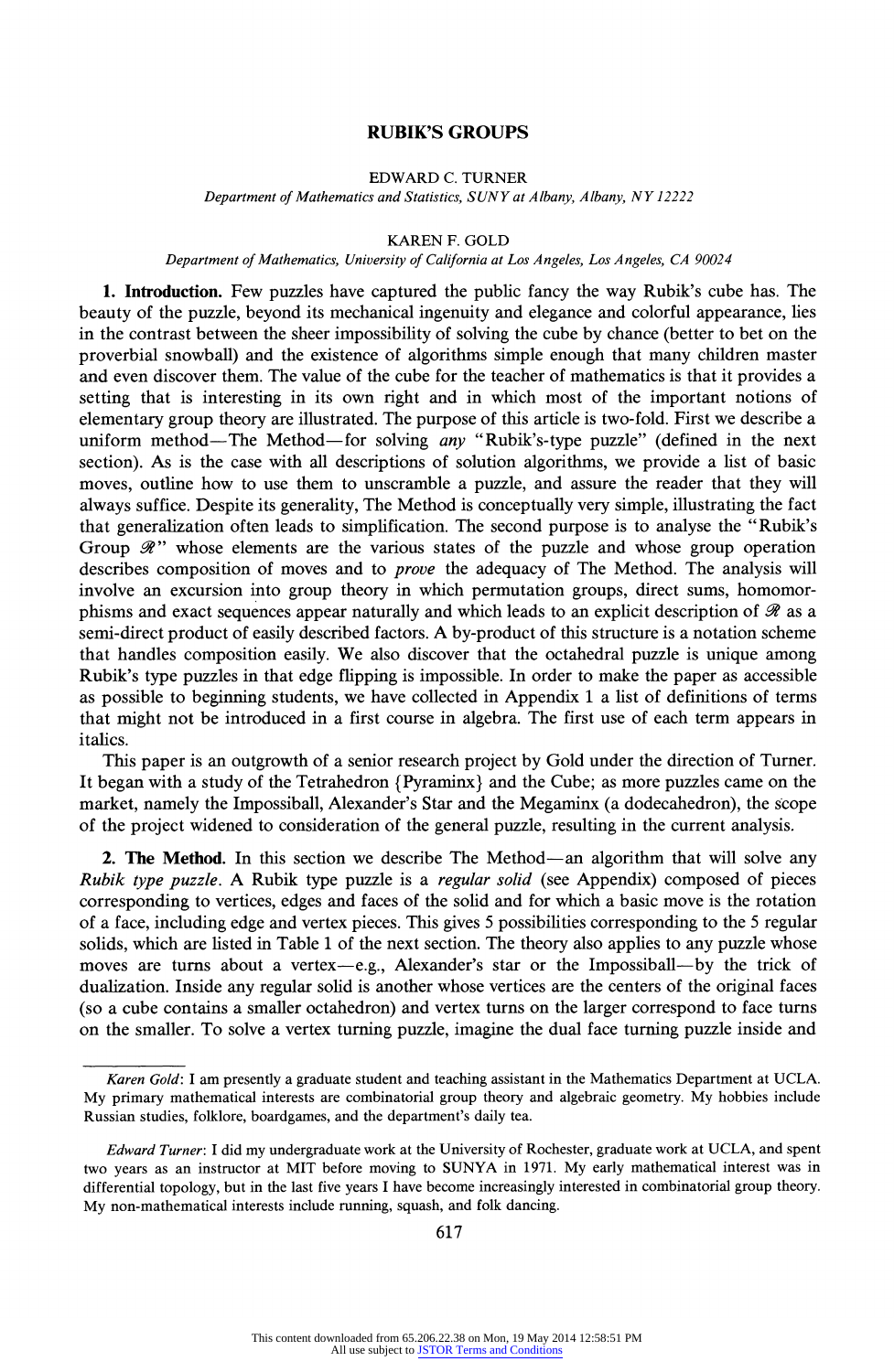solve it. This gives another four puzzles (the dual of the tetrahedron is the tetrahedron). Each puzzle has simpler versions that don't have all three types of piece: the Impossiball has only faces, Alexander's Star only edges and the Rubik's Pocket Cube only vertices. Rubik's Revenge and obvious more general  $n \times n \times n$  versions are not Rubik type puzzles in our sense. They admit another type of move not equivalent to any combination of face moves—the "slice" moves that turn a plane of pieces parallel to face.

For each puzzle, consider one edge joining vertices  $a$  and  $b$  together with the adjacent edges on the two faces that meet at that edge, as indicated below.



We denote this schematically as shown in Fig. 1, with the understanding that  $c = d$  and  $e = f$ if faces are triangles and that there are other edges on top and bottom if the vertex degree is more than 3.



FIG. 1

We denote by  $L$  and  $R$  the clockwise rotations of the faces labeled  $L$  and  $R$  and use the convention that moves in a sequence are applied from left to right. After some experimentation with short sequences of basic moves, one discovers the usefulness of the commutator (see Appendix) of  $\overline{L}$  and  $\overline{R}^{-1}$ , which has the effect shown in Fig. 2.

C is the basic building block of the solution which proceeds in four steps. The face pieces are in solved position by the nature of the puzzle and serve as references in placing vertex and edge pieces.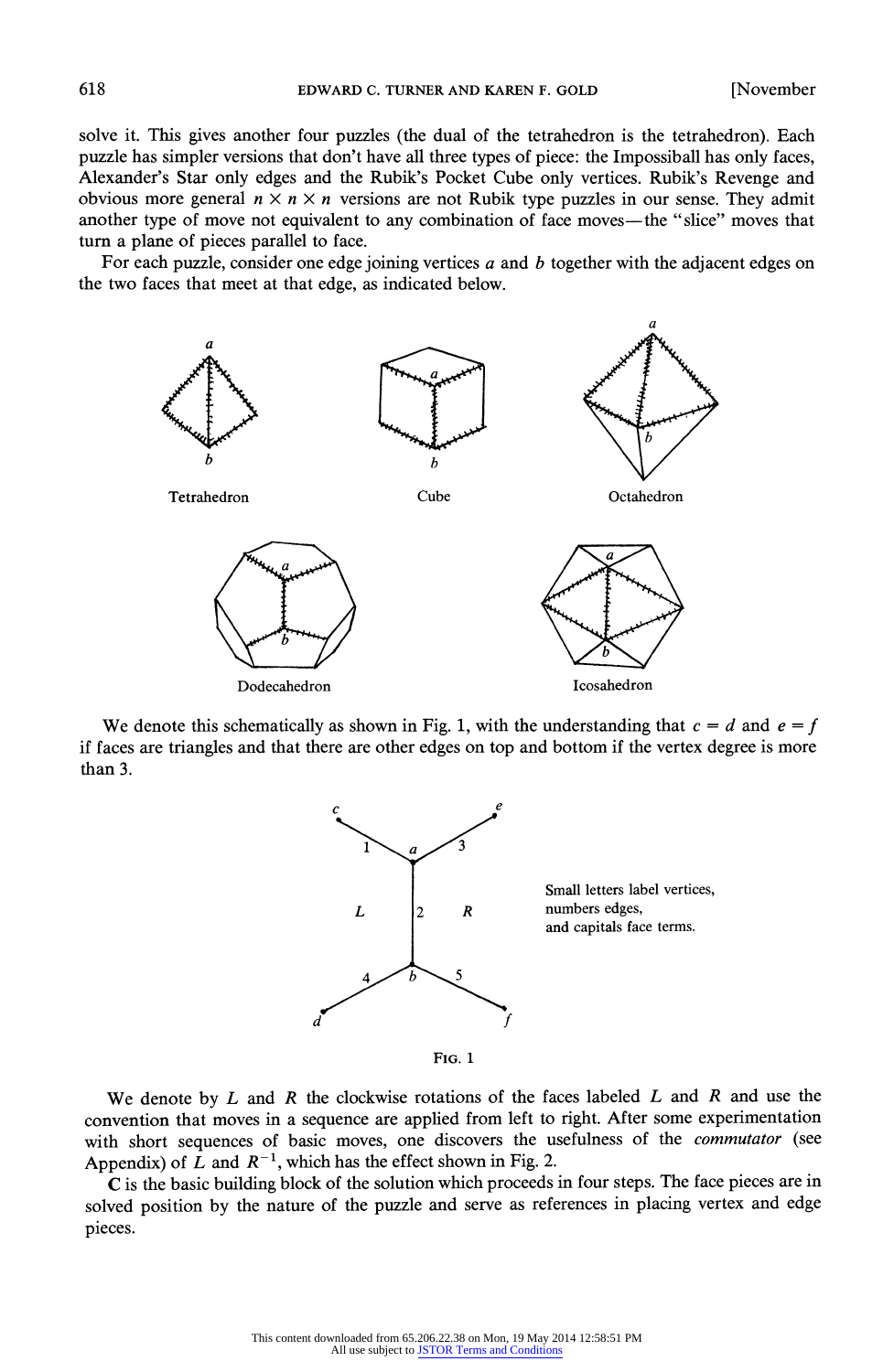

# Step 1. Place the edges

C is a 3-cycle on edges. By conjugation we can obtain any 3-cycle of edges; for let  $T$  be any sequence that moves 1 to 4, 2 to 5 and 3 to 6 (such T always exists)—then  $T^{-1}CT$  cycles 4, 5 and 6. Since 3-cycles generate the alternating group, we can manage any even permutation of the edges. On all puzzles except the Cube, only even permutations are possible and we are done. On the Cube, if an odd edge permutation is desired, one basic move-inducing an odd edge permutation-converts it to an even permutation. Thus C and its conjugates (see Appendix) suffice to place all the edge pieces correctly.

#### Step 2. Orient the edges

Flipping edges in pairs is particularly easy on puzzles with vertex degree 3: let  $\rho$  denote clockwise rotation of the puzzle  $1/3$  of a turn about the diameter through vertex  $a$ . (Of course one never actually does the  $\rho^{-1}$ . This is the only time we use a rigid motion of the entire puzzle—we do so only for ease of description.) As the number of flipped edge pieces is always even, this move suffices to right them all. (See figure at the top of p. 620.)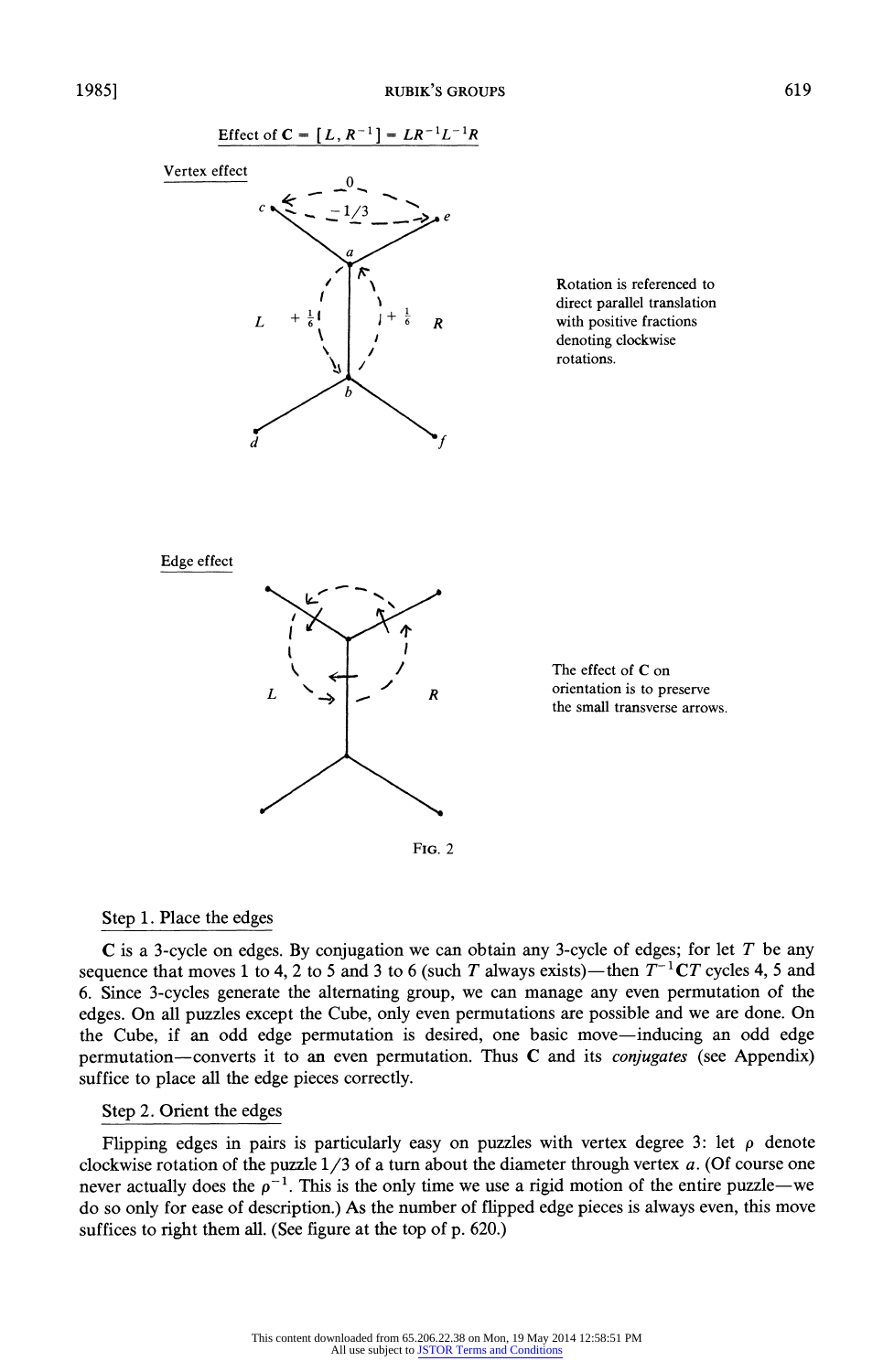

Edge flipping on the octahedron and icosahedron is complicated by the presence of other edges on top; we show in Lemma 2 of Section 3 that edge flipping on the octahedron is in fact impossible. A double edge flipper for the dodecahedron is shown below. (See Fig. 3.)



FIG. 3

After steps 1 and 2 have been completed, the edges are in solved position. The remaining steps leave them there.

# Step 3. Place the vertices

We will see that once edges are placed, the vertex permutation must be even and that it suffices to have a move that cycles 3 vertices without effecting the edges. Let  $B$  denote clockwise rotation of the bottom face—the one across edge bd from  $L$  in Fig. 1. Then  $[C, B]$  permutes vertices by (*abd*) and has no effect on edges.

#### Step 4. Orient the vertices

We will see that it suffices to rotate two vertices in opposite directions. The move  $[C^2, B]$ rotates  $b$  clockwise and  $d$  counterclockwise (as viewed from outside) and does not affect edges.

In the next two sections we will see that this algorithm will restore any scrambled puzzle to its original-often called pristine-state. It is surely inefficient interms of time compared to others, but is conceptually quite simple and simple in practice in that very few conjugates of basic moves are necessary. In fact, the cube can be solved using conjugates only in Step 1. Furthermore, the list of basic moves is very short and easily remembered:

**C**  $[C, \rho]$   $[C, B]$   $[C^2, B]$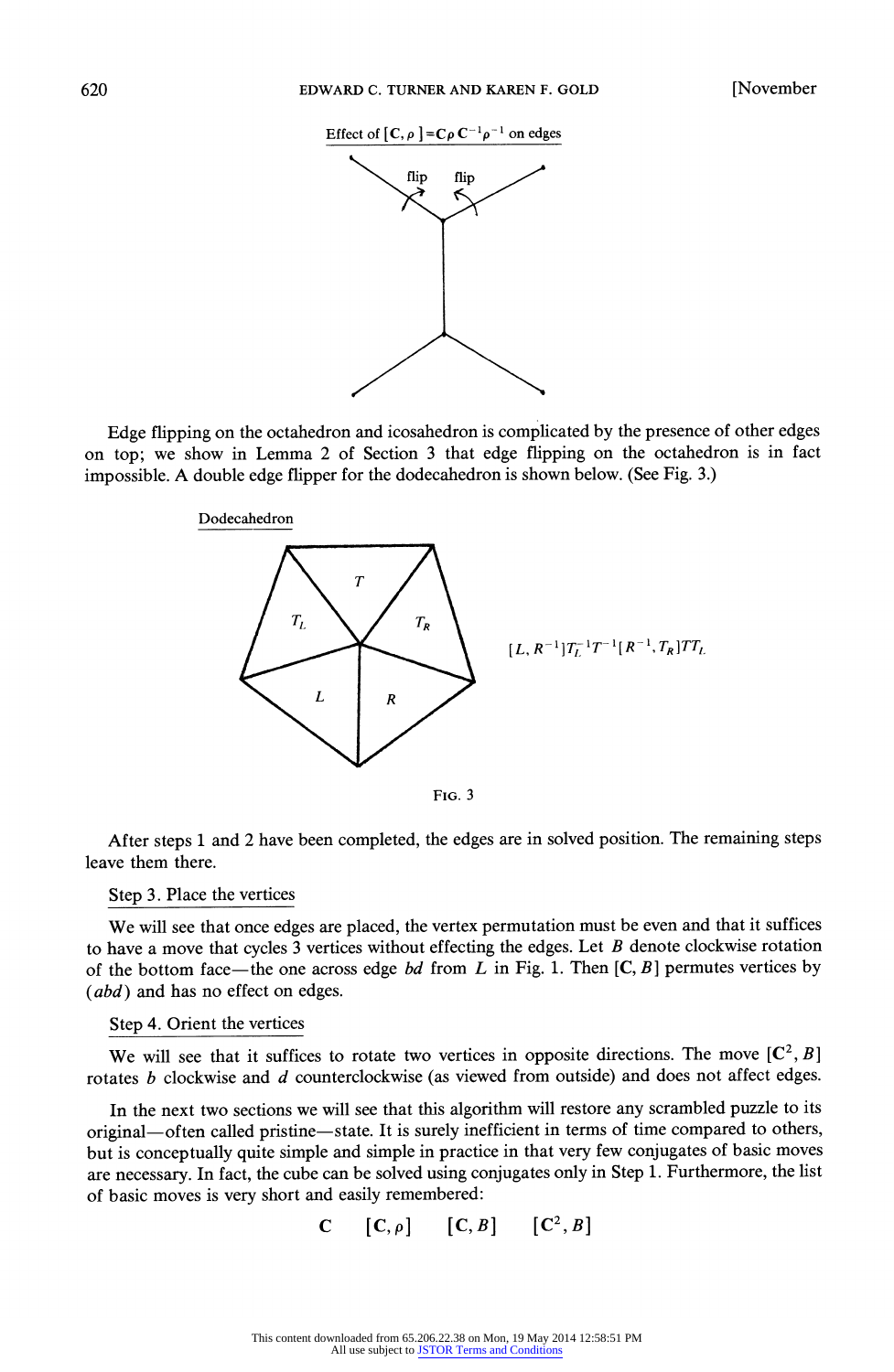1985] RUBIK'S GROUPS 621

(except for the exotic double edge flipper).

On puzzles lacking edges (like the Rubik's Pocket Cube and the Impossiball) steps 1 and 2 are unnecessary and on those lacking vertices (like Alexander's Star) steps 3 and 4 are unnecessary. There is, however, a complicating factor when faces are absent, as they are on all the above—it is much harder to decide what moves to make without reference face pieces. One learns from practice how to deal with this problem and we will ignore it.

3. The Rubik's group  $\mathcal{R}$ . With each regular solid is associated a Rubik's type puzzle and a Rubik's group, defined below. Table 1 gives the appropriate numbers for each puzzle and the last row sets our general notation.

| Regular Solid | Group | face<br>degree | vertex<br>degree | # of<br>vertices | # of<br>edges | $#$ of<br>faces |
|---------------|-------|----------------|------------------|------------------|---------------|-----------------|
| Tetrahedron   | T     |                |                  |                  | 6             |                 |
| Cube          | C     |                |                  |                  | 12            | 6               |
| Octahedron    | O     |                | 4                | 6                | 12            | 8               |
| Dodecahedron  | D)    |                |                  | 20               | 30            | 12              |
| Icosahedron   | ىق    |                |                  | 12               | 30            | 20              |
| Generic       | Я     |                |                  |                  | E             | F               |
|               |       |                | TABLE 1          |                  |               |                 |

We imagine the central mechanism of the puzzle as fixed, so the face pieces don't move, and refer to the F rotations of a face through  $2\pi/p$  radians clockwise as "basic moves". An element of the group  $\mathscr R$  is a sequence of basic moves, where it is understood that two sequences represent the same move if their effect on the puzzle is the same. Otherwise stated,  $\mathscr R$  is the quotient of the free group (see Appendix) generated by the basic moves by the normal subgroup of expressions that leave all vertex and edge pieces in their original positions and orientations.

We analyse  $\mathscr R$  by separating the position effect from the orientation effect and the vertex effect from the edge effect. Ignoring orientations, each element of  $\mathcal{R}$  permutes the edges and vertices, defining amap pos (for position)

$$
\mathscr{R}^{\text{pos}} \to S_E \times S_V,
$$

where  $S_n$  is the permutation group on *n* letters. We denote the kernel of pos by  $\mathcal{F}$ , the position fixed subgroup of moves that do not move pieces from their original positions and the image of pos by  $\Sigma$ . Thus by definition we have an *exact sequence* (see Appendix)

$$
1 \to \mathcal{F} \xrightarrow{i} \mathcal{R} \xrightarrow{\text{pos}} \sum \to 1,
$$

where *i* denotes inclusion.

The remainder of this section is devoted to identifying  $\mathscr F$  and  $\Sigma$ —the analysis of  $\mathscr R$  is completed in the next section with a description of how  $\mathcal F$  and  $\Sigma$  interact.

LEMMA 1.

(i) If  $\mathcal{R} \neq \mathcal{C}$ , then  $\Sigma = A_E \times A_V$ .

(ii) If  $\mathcal{R} = \mathcal{C}$ , then  $\Sigma = \{(\sigma, \mu) | \sigma \text{ and } \mu \text{ are both even or both odd}\}.$ 

LEMMA 2. There are exact sequences: (i) If  $\mathcal{R} \neq \mathcal{O}$ ,

$$
0 \to \mathscr{F} \stackrel{f \times r}{\to} \bigoplus_{1}^{E} \mathbb{Z}_2 \oplus \bigoplus_{1}^{V} \mathbb{Z}_q \stackrel{\text{Sum}}{\to} \mathbb{Z}_2 \times \mathbb{Z}_q \to 0,
$$

where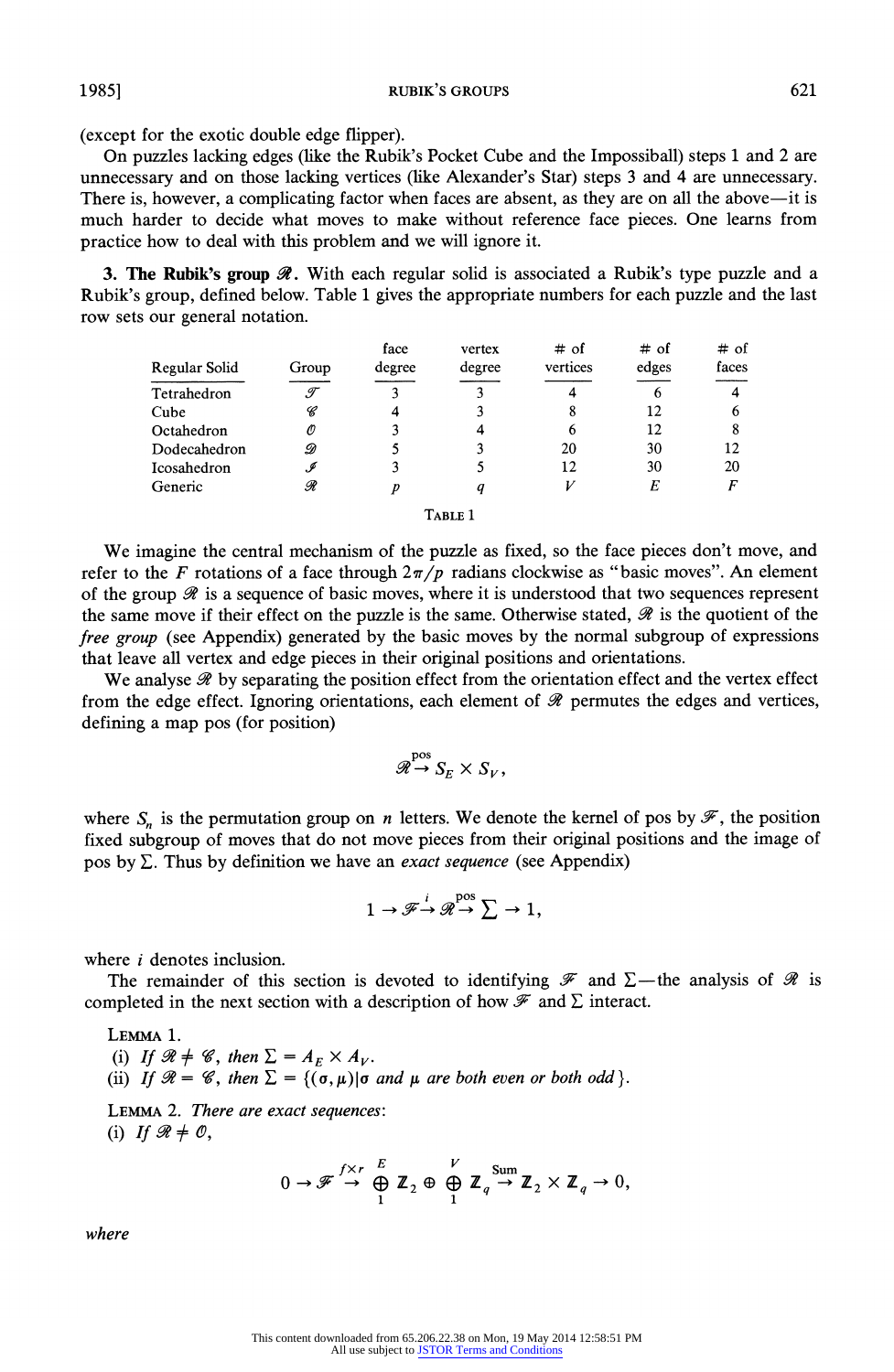Sum
$$
((f_1, ..., f_E), (r_1, ..., r_v)) = \left(\sum_{1}^{E} f_i, \sum_{1}^{V} r_i\right).
$$

(ii) If  $\mathcal{R} = \mathcal{O}$ ,

$$
0 \to \mathscr{F} \xrightarrow{r} \bigoplus_{1}^{V} \mathbb{Z}_2 \xrightarrow{\text{Sum}} \mathbb{Z}_2 \to 0.
$$

This is clearly a *split short exact sequence* (see Appendix), so this implies that  $\mathscr F$  is isomorphic to

$$
\bigoplus_{1}^{E-1} \mathbb{Z}_2 \oplus \bigoplus_{1}^{V-1} \mathbb{Z}_q.
$$

The splitting is not *canonical* (see Appendix), however, and it is more natural to think of  $\mathcal F$  as a subgroup of  $\oplus_1^E \mathbb{Z}_2 \oplus \oplus_1^V \mathbb{Z}_q$ .

*Proof of Lemma* 1. In case (i), the face degree  $p$  is odd, so that each basic move induces an even permutation on both edges and faces: thus  $\Sigma \subset A_E \times A_V$ .  $A_E$  is generated by 3-cycles and Step 1 of The Method shows how to achieve any desired 3-cycle of edges. Given  $(\sigma, \mu) \in A_E \times A_V$ , let M be a sequence of basic moves so that  $pos(M) = (\sigma, \mu')$ . Now  $\mu'$  is even so  $(\mu')^{-1} \mu \in A_V$ and Step 3 shows how to find a sequence of moves N such that  $pos(N) = (id, (\mu')^{-1}\mu)$ . Then  $pos(MN) = (\sigma, \mu)$ , so pos is onto  $A_F \times A_V$ .

In case (ii), the face degree is 4, so each basic move induces an odd permutation on both edges and vertices—the total parity is even, so

$$
\sum \subset A_E \times A_V \cup (S_E \setminus A_E) \times (S_V \setminus A_V).
$$

The argument of case (i) shows that  $\Sigma \supset A_E \times A_V$ . If  $\sigma$  and  $\mu$  are both odd, then let B be any basic move and consider pos  $(B) \cdot (\sigma, \mu) = (\sigma', \mu')$ .  $\sigma'$  and  $\mu'$  are both even, so  $(\sigma', \mu') \in \Sigma$ ; thus  $(\sigma, \mu) \in \Sigma$  and we are done.

Proof of Lemma 2. The key to Lemma 2 is the question, "How do you measure the flipping of an edge piece or the rotation of a vertex piece when it has changed position?" It may seem paradoxical to ask this question when we are studying the position fixed subgroup-we do so because we need to think of elements of  $\mathcal F$  as products of basic moves, which do move pieces. To answer the question, consider the graph whose vertices are the vertices of the puzzle and whose edges join two vertices that can be obtained one from the other by the application of a single basic move. (In fact, these will correspond to the edges of the puzzle, but they should be thought of in this way.) Now choose a tree (see Appendix) containing all the vertices, and for each edge of the tree, choose a basic move that moves a vertex piece along that edge.

Shown below, in heavy lines, is a particular choice of a vertex tree for  $\mathcal{C}$ . (See Fig. 4.)



FIG. 4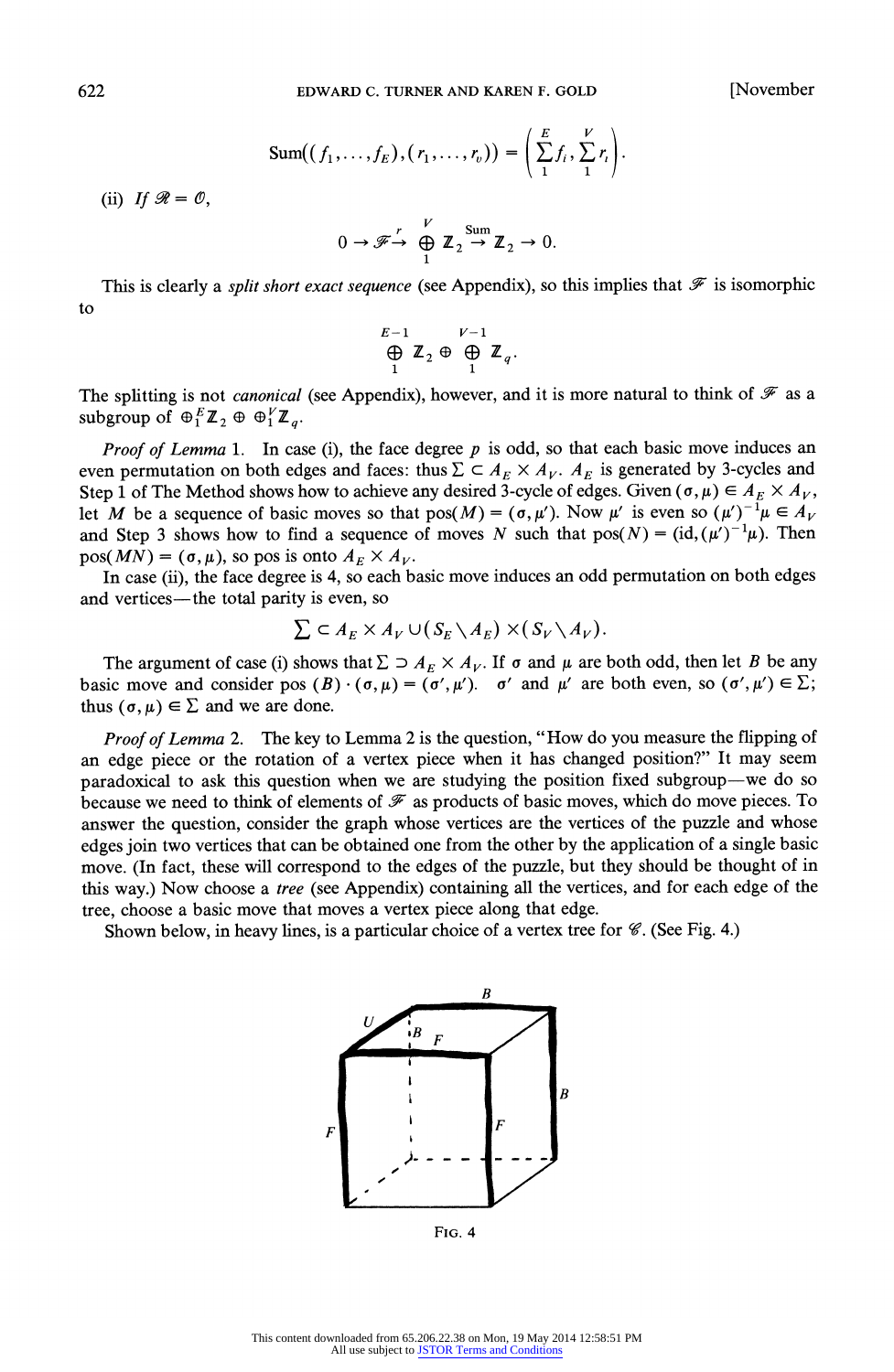1985] RUBIK'S GROUPS 623

The letters are the standard Singmaster notation (see Appendix). A tree has the property that there is only one way to get from one vertex to another in the tree. The answer to the key question, for vertex pieces, is then "compare the effect of the move in question to the effect of the unique sequence of basic moves that moves that vertex along the tree using the labeling moves on each edge." This gives a standard of comparison for every possible position change. Thus, for example, to move the lower-back-right vertex of  $\mathscr C$  to the lower-front-right position, the standard sequence is  $B^2U^{-1}F^2$ . The move R, rotation clockwise of the right face, has a different effect--namely rotation  $1/3$  of a turn clockwise from the standard.

On the general puzzle, for each move M and each vertex piece v, we have an integer  $r<sub>v</sub>(M)$ (mod q) that measures how many  $(2\pi/q)$  radian clockwise rotations are necessary to move the standard reference position for that vertex move to the one given by the move in question. In a similar manner, consider the edge graph whose vertices are the edge pieces of the puzzle and whose edges join pieces that can be gotten one from the other by a single basic move. The edge tree is any tree in the edge graph containing all its vertices-it is not necessary to label the edges of this tree since the moves are uniquely determined. Shown below is a particular choice of edge tree for  $\mathcal{C}$ , with labels included for convenience. (See Fig. 5.)



FIG. 5

Then to each move M and edge piece e we associate an integer  $f_e(M)$  (mod 2) that measures whether or not the edge piece  $e$  is flipped relative to the standard by the given move.

This defines a map

$$
\mathscr{R}^{\gamma \times r} \underset{1}{\overset{E}{\oplus}} \mathbb{Z}_2 \oplus \underset{1}{\overset{V}{\oplus}} \mathbb{Z}_q,
$$
\n
$$
f(M) = (f_{e_1}(M), \ldots, f_{e_E}(M)), \quad r(M) = (r_{v_1}(M), \ldots, r_{v_V}(M)).
$$

The proof of Lemma 2 for  $\mathcal{R} \neq \mathcal{O}$  will be complete when we have verified the following claims.

*Claim* 1.  $(f \times r)|\mathcal{F}$  is a homomorphism.

- *Claim* 2. Image( $f \times r$ )  $\subset$  ker(Sum).
- *Claim* 3. Image( $f \times r$ )  $\supset$  ker(Sum) if  $\mathcal{R} \neq \mathcal{O}$ .

Note that  $f \times r$  is not a homomorphism on  $\mathcal R$  because of the movement of edges and faces: in fact, it is easy to check that

$$
r_v(M_1M_2) = r_v(M_1) + r_{\mu_1(v)}(M_2),
$$
  
(\*\*)  

$$
f_e(M_1M_2) = f_e(M_1) + f_{\sigma_1(e)}(M_2),
$$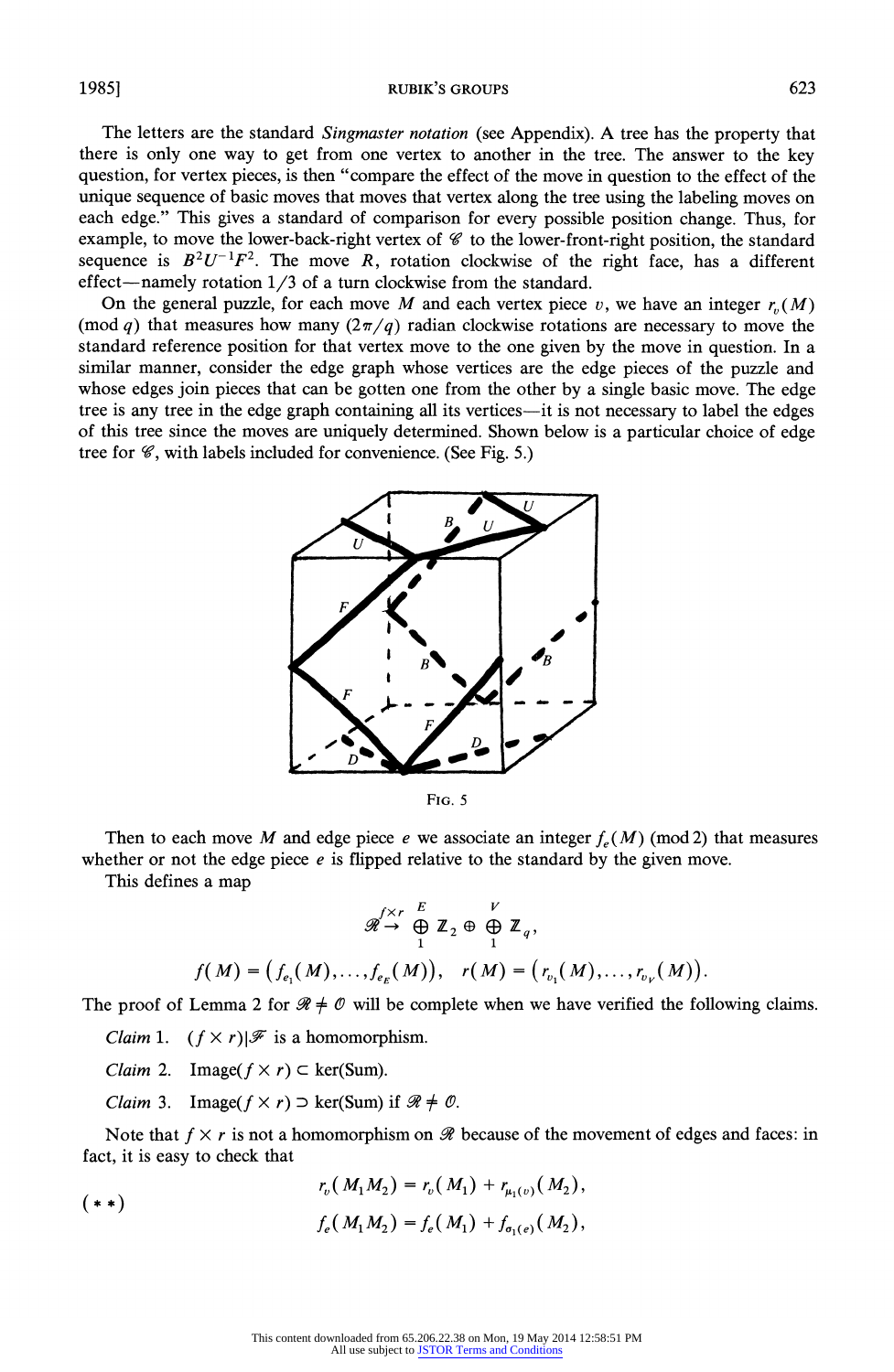where  $pos(M_1) = (\sigma_1, \mu_1)$ .

Claim 1 is clear from equations (\*\*). It is also clear that Sum( $f \times r$ ) =  $(\sum_{e} f_e, \sum_{v} r_v)$  is also a homomorphism, so that to verify Claim 2, it is only necessary to prove that  $\text{Sum}(f \times r)(B) = 0$ for any basic move B. Suppose B is the basic move of a face depicted below (we take  $p = 5$  for ease of exposition-the argument is general; see Fig. 6).



The indicated vertices are the only ones moved, so

Sum
$$
(r(B)) = r_{v_1}(B) + r_{v_2}(B) + r_{v_3}(B) + r_{v_4}(B) + r_{v_5}(B)
$$
.

But formula (\*\*) says that the right-hand side is  $r_{v_1}(B^5)$ , since  $B'(v_1) = v_{1+i}$ . Since  $B^5 = id$ ,  $\sum_{i=1}^{5} r_{v_i}(B) \equiv 0 \pmod{5}$ .

An analogous argument works on the edges.

(REMARK. It is at this point of the argument that  $(**)$  is essential—an arbitrary method of measuring twisting and flipping would be inadequate.)

The proof of claim 3 for  $\mathcal{R} \neq \mathcal{O}$  is an exercise in the use of The Method that is left to the reader: it involves explicit construction of moves whose images under  $f \times r$  generate ker(Sum).

In the case of the octahedron, the above analysis holds except that:

(a) No edge flipping is possible, so that  $\mathbb{Z}_2$  factors measuring flips are absent;

(b) the vertex rotations must come in units of  $2(2\pi/4)$ , not  $2\pi/4$  as expected.

Both of these can be seen by dividing the faces into two classes-say rough-textured and smooth-textured—so that each edge separates a rough face from a smooth one. The possibility of doing this is easily seen to be equivalent to even vertex degrees. Then each basic move and so all of  $\varnothing$  preserves the texturing. It follows that edge pieces can't have their rough and smooth facelets interchanged nor can vertex pieces be rotated by  $2\pi/4$  or  $3(2\pi/4)$ .

# 4. The semi-direct product structure on  $\mathscr{R}.$

DEFINITION. Suppose A and B are groups and  $\varphi$ :  $B \to \text{Aut}(A)$  is a homomorphism. Then the semi-direct product of A and B on  $\varphi$  is  $A \times B$  as a set with the product

$$
(a,b)(a',b')=(a\varphi(b)(a'),bb').
$$

It is routine to check that this gives a group structure. It agrees with the direct product if and only if  $\varphi$  is the trivial homomorphism. The following standard theorem describes three equivalent ways to express this notion: see for example, W. R. Scott, Group Theory, Prentice-Hall, NJ, 1964, p. 213.

PROPOSITION. The following are equivalent: (i) There is a split short exact sequence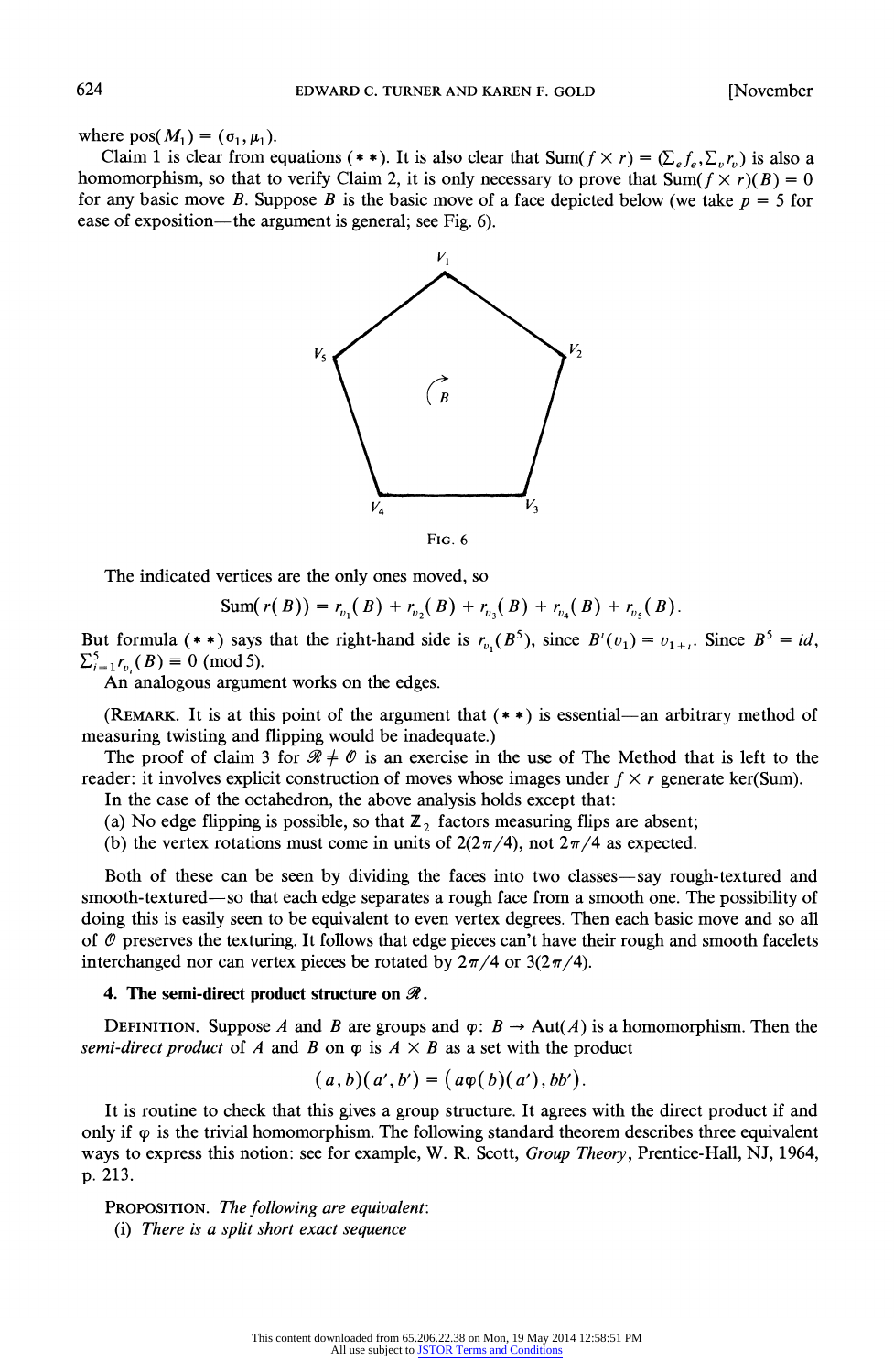1985] RUBIK'S GROUPS 625

$$
1 \to A \stackrel{\alpha}{\to} G \stackrel{\beta}{\underset{\psi}{\rightleftarrows}} B \to 1.
$$

(ii)  $G \simeq A \times_{\varphi} B$  for some  $\varphi$ .

(iii)  $G$  has two subgroups  $A$  and  $B$  so that

$$
A \triangleleft G, A \cap B = \{id\} \quad and \quad G = AB.
$$

REMARK. Several  $\psi$ 's may correspond to the same  $\varphi$ : if  $\psi_2(b) = \psi_1(b)c$ , where  $c \in$  Centralizer of A, then  $\psi_1$  and  $\psi_2$  will determine the same  $\varphi$ . In particular, this will happen if A is abelian and  $c \in A$ . This illustrates how  $\varphi$  may be canonical in a setting in which  $\psi$  is not.

We now have the tools to complete the analysis of  $\mathscr{R}$ . Assume edge and vertex trees, with labels, have been chosen and let  $\psi: \Sigma \to \mathcal{R}$  by

$$
\psi(\sigma,\mu)=M,
$$

where  $pos(M) = (\sigma, \mu)$  and  $f_v(M) = r_p(M) = 0$  for all v and e. (\*\*) implies that  $\psi$  is a homomorphism. Corresponding to  $\psi$ , we have  $\varphi: \Sigma \to \text{Aut}(\mathscr{F})$  by

$$
\varphi(\sigma,\mu)((f_1,\ldots,f_E),(r_1,\ldots,r_V))=(\sigma(f_1,\ldots,f_E),\mu(r_1,\ldots,r_V)),
$$

where  $\sigma(f_1,\ldots,f_E)$  and  $\mu(r_1,\ldots,r_V)$  are the sequences obtained by permuting the entries according to  $\sigma$  and  $\mu$ .

THEOREM. (i) The following is a split exact sequence:

$$
1 \to \mathscr{F} \to \mathscr{R}^{\text{pos}}_{\overrightarrow{\psi}} \sum \to 1.
$$

(ii)  $\mathscr{R} \simeq \mathscr{F} \times_{\omega} \Sigma$ . (iii)  $\mathscr R$  has subgroups  $\mathscr F$  and  $\psi(\Sigma)$  such that  $\mathscr F \lhd \mathscr R$ ,  $\mathscr F \cap \psi(\Sigma) = \{id\}$  and  $\mathscr F \Sigma = \mathscr R$ .

*Proof.* By the proposition, it suffices to prove any one of the three and to check that  $\psi$  and  $\varphi$ are correctly related. That  $\psi$  splits pos is immediate, verifying (i). The proposition says that  $\varphi(\sigma, \mu)$  (f) should "permute the edges and faces by  $\sigma$  and  $\mu$  without flips or twists— then flip and twist according to f—then restore edges and faces to their original positions without flips or twists." This is clearly just what  $\varphi(\sigma, \mu)$  (f) does. We point out that  $\psi$  was not canonical, depending on the choice of tree, but  $\varphi$  is canonical.



The theorem gives an explicit description of  $\mathcal R$  which provides a convenient notation that we illustrate for Rubik's Cube. We label the vertex and edge pieces of  $C$  with numbers and letters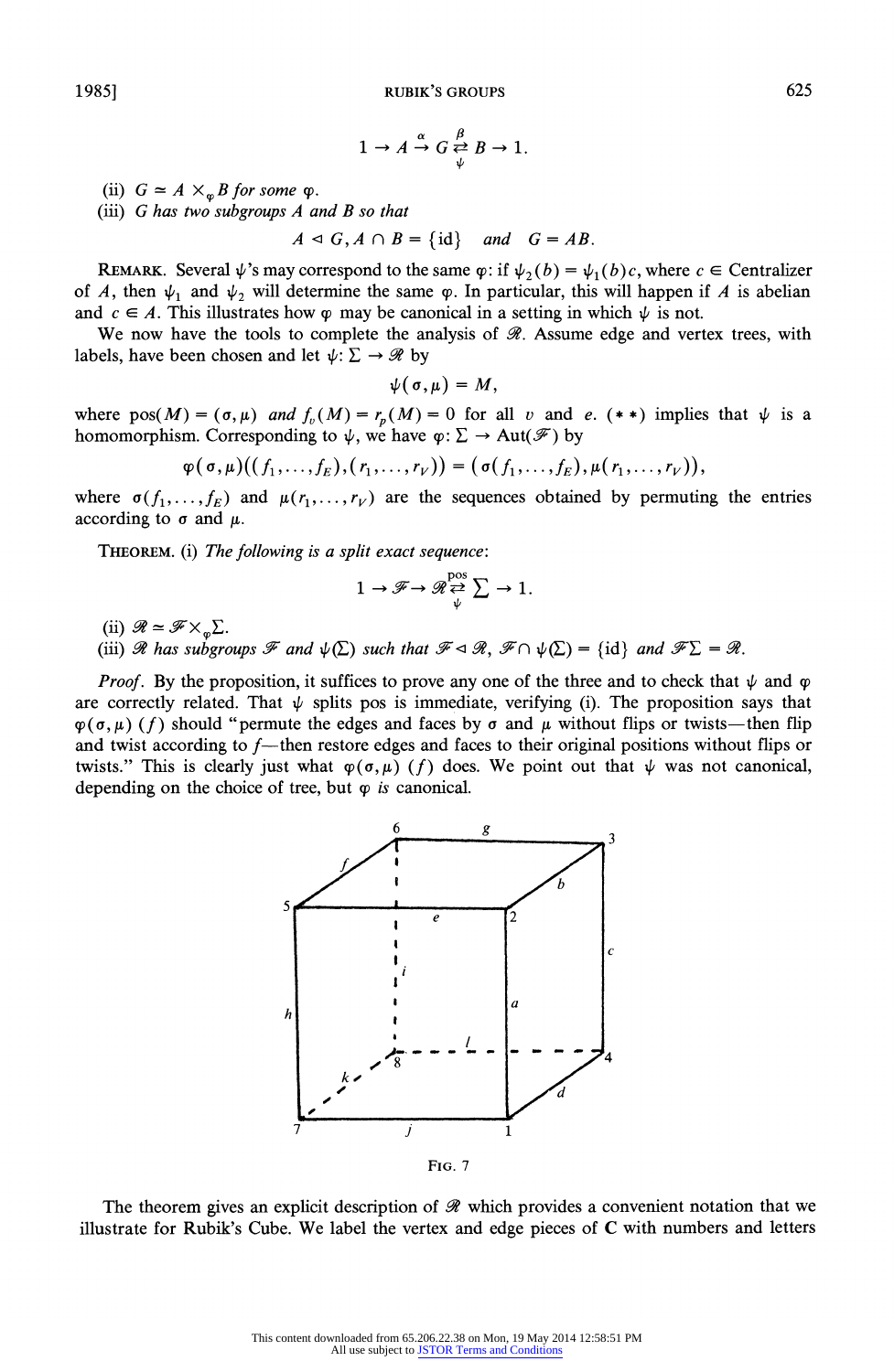respectively as below, relative to which the permutations induced by the basic moves in Singmaster's notation can be easily determined. (See Fig. 7.)

| Move | Value of pos                                                       |
|------|--------------------------------------------------------------------|
| R    | $((a \ b \ c \ d), (1 \ 2 \ 3 \ 4))$                               |
| L    | $((i \quad f \quad h \quad k), \quad (5 \quad 7 \quad 8 \quad 6))$ |
| U    | $(3 \t2 \t5 \t6))$<br>$((b \cdot e \cdot f \cdot g),$              |
| D    | $((d \; l \; k \; j), (1 \; 4 \; 8 \; 7))$                         |
| F    | $((a \, j \, h \, e), (2 \, 1 \, 7 \, 5))$                         |
| B    | $((c \ g \ i \ l), (4 \ 3 \ 6.8))$                                 |

Now using the vertex and edge trees for  $C$  given in §3, we can determine the flip or rotation effect on each piece moved—the effects are filled in below in the gap representing the piece move with the absence of a label indicating zero.

| Move | <b>Extended</b> notation |  |  |                                                                          |                        |  |  |  |
|------|--------------------------|--|--|--------------------------------------------------------------------------|------------------------|--|--|--|
| R    |                          |  |  | $((a^1 \ b^1 \ c^1 \ d^1), (1^1 \ 2^1 \ 3 \ 4^1))$                       |                        |  |  |  |
| L    |                          |  |  | $((i^1 \t f^1 \t h^1 \t k^1), (5^1 \t 7^1 \t 8^1 \t 6))$                 |                        |  |  |  |
| U    |                          |  |  | $((b \quad e \quad f \quad g), \quad (3 \quad 2^1 \quad 5^1 \quad 6^1))$ |                        |  |  |  |
| D    |                          |  |  | $((d \quad l \quad k \quad j), \quad (1^1 \quad 4^1 \quad 8 \quad 7^1))$ |                        |  |  |  |
| F    | $((a \quad j \quad h$    |  |  |                                                                          | e), $(2 \t1 \t7 \t5))$ |  |  |  |
| B    | $((c \ q \ i$            |  |  | $l$ , (4 3 6 8))                                                         |                        |  |  |  |

Clearly the extended notation determines the move completely. Furthermore, composition of moves is described by multiplying permutations in the usual way (left one applied first) and filling each gap with the sum of the numbers in the gaps that give rise to it. For example

$$
RU = ((a1 b1 c1 d1), (11 21 3 41)) \cdot ((b e f g), (3 21 51 61))
$$
  
= ((a<sup>1</sup> e f g b<sup>1</sup> c<sup>1</sup> d<sup>1</sup>), (1<sup>2</sup> 5<sup>1</sup> 6<sup>1</sup> 3 4<sup>1</sup>)(2<sup>1</sup>))

where, e.g.,

$$
1 \xrightarrow{1} 2 \frac{1}{U} 5 \Rightarrow 1 \xrightarrow{2} 5.
$$
  

$$
\overset{(RU)}{N}
$$

This notation allows us to easily draw a non-obvious conclusion. Note first that it is a relatively easy exercise to check that any move can be effected without using one of the six moves-The Method, for example, can be used to show how to obtain the effect of  $F$  from the other 5.

CLAIM. It is not generally possible to solve the cube using only 4 of the 6 moves.

Easy proof. If the two stationary faces are adjacent, the edge piece between them can't be moved, and the claim is obvious. If not, they are opposite and we may assume, without loss of generality, that they are  $R$  and  $L$ . But a glance at the chart shows that this makes edge flipping relative to the chosen tree impossible. Q.E.D.

5. Some group theory related to the method. In this section we describe some interesting subgroups of  $\mathcal R$  generated by basic commutators which provide *almost* all the moves needed to solve a puzzle. We encounter two groups K and  $I$ —discussed below—that are interesting in their own right. Verification of statements not explicitly discussed is tedious but routine.

DEFINITION. For group  $\mathcal R$  and a degree q vertex v of the corresponding solid,  $\mathcal R_{\nu}$  is the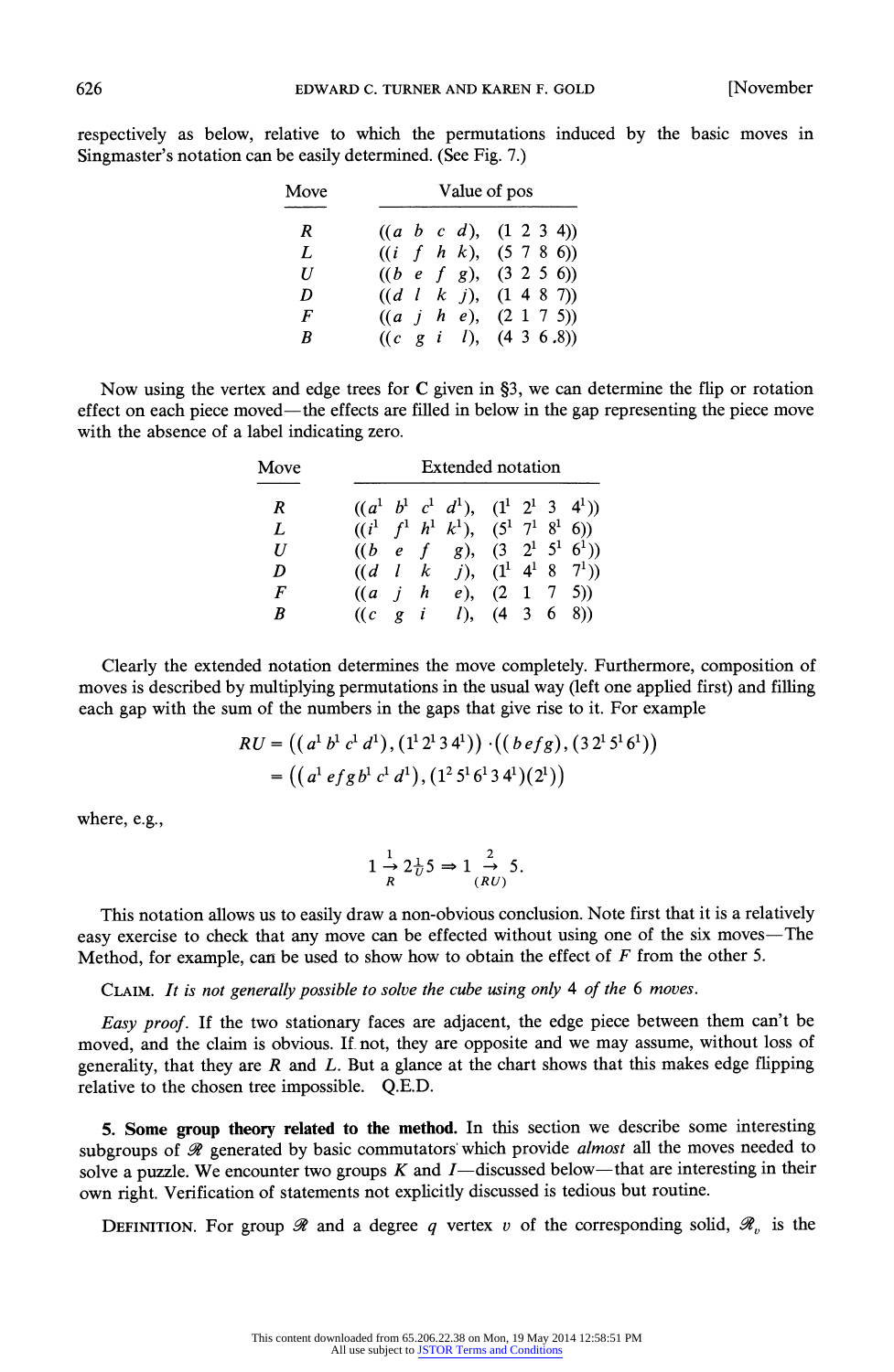subgroup generated by basic commutators of the form  $C = [L, R^{-1}]$  for the q pairs of adjacent faces containing v. For an edge e,  $\mathcal{R}_e$  is the subgroup generated by all commutators of moves of the two faces separated by *e*—namely  $[L, R]$ ,  $[L^{-1}, R]$ ,  $[L, R^{-1}]$  and  $[L^{-1}, R^{-1}]$ .

The groups  $\mathcal{R}_{n}$ 

 $\mathcal{R}_v$  moves q edges and  $q + 1$  vertices. In all cases, any edge flip, corner rotation or even edge permutation of these pieces possible in  $\mathcal{R}$  is also possible in  $\mathcal{R}_{v}$ —the interest lies in the realizable vertex permutations.

Case (i).  $\mathcal{R} = \mathcal{T}, \mathcal{C}, \mathcal{D}$  (q = 3); Image(pos) =  $A_3 \times K$ . Case (ii).  $\mathcal{R} = \mathcal{O}$  (q = 4); Image(pos) =  $A_4 \times A_5$ . Case (iii).  $\mathcal{R} = \mathcal{I}$  (q = 5); Image(pos) =  $A_5 \times I$ .

The groups  $\mathcal{R}_e$ 

If faces have degree  $p = 3$  (respectively  $p = 4, 5$ ) then  $\mathcal{R}_e$  moves 5 edges and 4 vertices (respectively 5 edges and 6 vertices).  $\mathcal{R}_e$  has no flip or rotation effect (pick the right tree) so  $\mathcal{R}_e$  is isomorphic to Image(pos).

Case (i). 
$$
\mathcal{R} = \mathcal{T}, \mathcal{O}, \mathcal{I} (p = 3)
$$
 Image(pos) =  $A_5 \times K$ .  
Case (ii).  $\mathcal{R} = \mathcal{C}, \mathcal{D} (p = 4, 5)$  Image(pos) =  $A_5 \times I$ .  
The Klein four group K

K is the four element subgroup of  $A<sub>4</sub>$  consisting of double transpositions. That double transpositions do not generate  $A_4$  (as they do  $A_n$  for  $n \ge 5$ ) indicates why it is necessary to bring in the move B in Step 3 of The Method. Abstractly, K is just  $\mathbb{Z}_2 \oplus \mathbb{Z}_2$ .

The icosahedral group I

*I* is the subgroup of  $A_6$  generated by the two 5-cycles  $X = (12345)$  and  $Y = (16235)$  obtained as follows. For  $\mathcal{R}_v$ , case (iii), label vertices as shown in Fig. 8 and let  $C_1, C_2, \ldots, C_5$  be the basic commutators corresponding to edges  $1-6$ ,  $2-6$ , ...,  $5-6$ ; then

$$
X = (12345) = C_4^{-1}C_1C_2C_4
$$
  
 
$$
Y = X^{-1}(C_1C_5)^2 X.
$$



For  $\mathcal{R}_e$ , case (ii), label vertices as shown in Fig. 9; then  $X = CA$ ,  $Y = (CD)^2$ .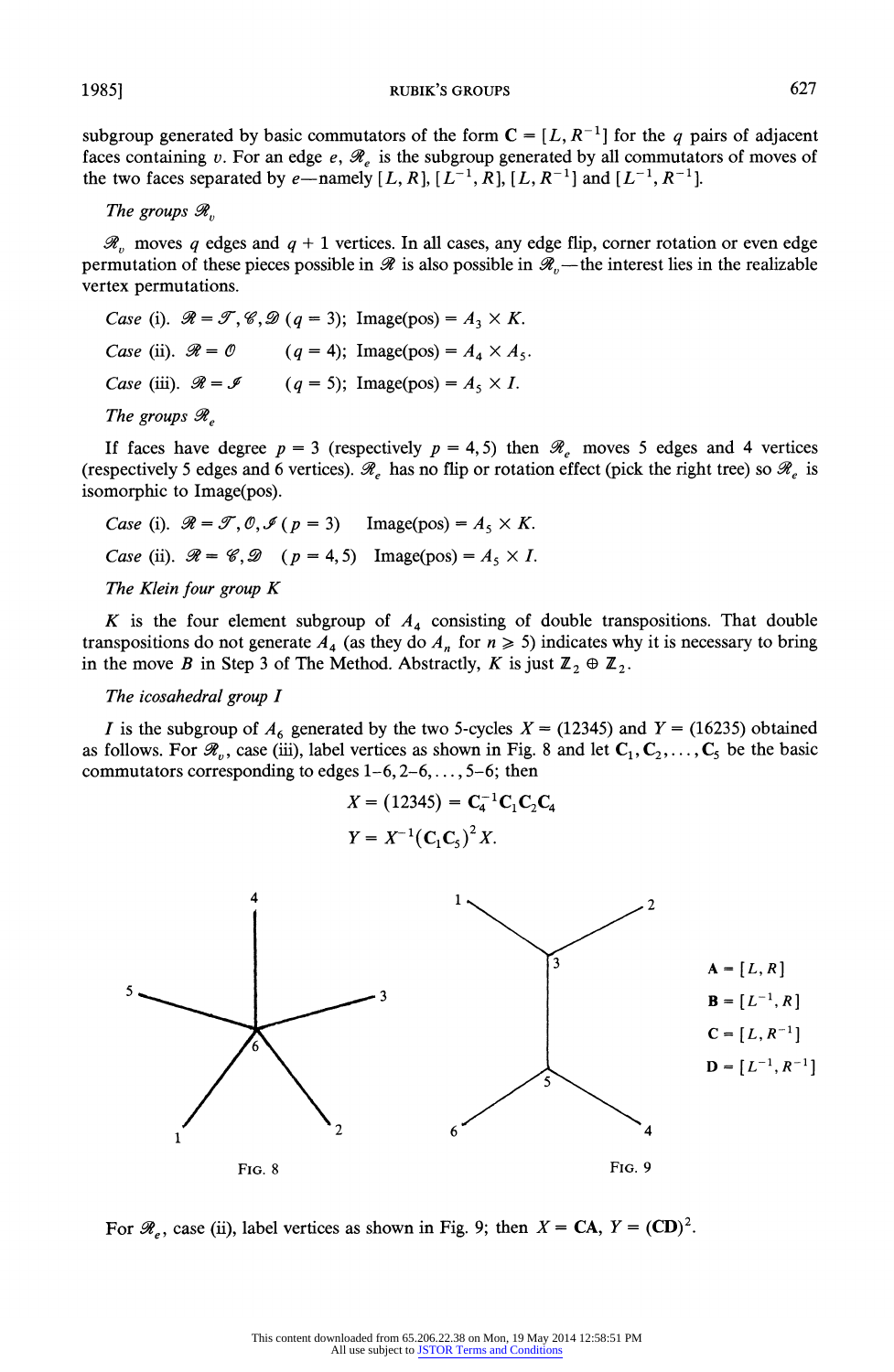$I$  is a very famous group which occurs naturally in a number of different settings and is known by names that reflect its various origins. It has order 60 and is the smallest example of a non-abelian simple group (see Appendix). We end with four descriptions of  $I$  other than as Image(pos).

(1) 
$$
I \approx \langle X, Y | X^5 = Y^5 = (XY)^3 = (Y^{-1}X)^2 = 1 \rangle
$$
.

This notation, from combinational group theory, means that  $I$  is a group characterized by the fact that it has two generators X and Y satisfying the listed relations and such that any other relations are derivable from these together with the group axioms. Descriptions of this type, called presentations, are completely general and very efficient but rarely display the special characteristics that make a group interesting.

(2)  $I \approx A_5$ , the alternating group on 5 letters.

This is the most familiar form of I. Here

$$
X = (12534),
$$
  
 
$$
Y = (13452).
$$

In this form, it is clear that I has elements of orders 1, 2, 3 and 5 only and it's easy to count how many of each there are. Furthermore, all elements of order 2 are conjugate, all of order 3 conjugate and there are two conjugacy classes of elements of order 5.

$$
(3) \quad I \simeq \mathrm{PSL}(2,5).
$$

$$
SL(2,5) = \left\{ \left. \begin{pmatrix} ab \\ cd \end{pmatrix} \middle| a, b, c, d \in \mathbb{Z}_5, ad - bc = 1 \right\}.
$$

$$
PSL(2,5) = \frac{SL(2,5)}{\{\pm I\}}.
$$

Here

 $X = \begin{bmatrix} 4 & 1 \\ 1 & 3 \end{bmatrix}$  and  $Y = \begin{bmatrix} 1 & 0 \\ -3 & 1 \end{bmatrix}$ .

(4)  $I \approx$  the symmetry group of the icosahedron.

In this incarnation,  $I$  is the group of rigid motions of the icosahedron-i.e., length and angle preserving linear maps (orthogonal maps) of  $\mathbb{R}^3$  that carry an icosahedron centered at the origin back onto itself. Every orthogonal map of  $\mathbb{R}^3$  is a rotation about some straight line through the origin and those in the icosahedral group are of three types depending on whether the line passes through the center of an edge, the center of a face or a vertex. If  $L$  and  $R$  denote adjacent faces as well as clockwise rotation about the line through the center of the faces, then

$$
X = R,
$$
  

$$
Y = L^2.
$$

It is a delightful coincidence that the icosahedral group appears in the analysis of the icosahedral puzzle.

### Appendix 1-Definitions.

Regular Solid. A regular or Platonic solid is a convex solid bounded by planar faces each of which is a regular polygon with the same number of edges and such that the same number of faces meet at each vertex. It was known to the ancient Greeks that Table 1 lists all possibilities-a proof appears in Book 13 of Euclid's Elements.

*Commutator.* The commutator of x and y in a group G is  $[x, y] = xyx^{-1}y^{-1}$ . (Some authors